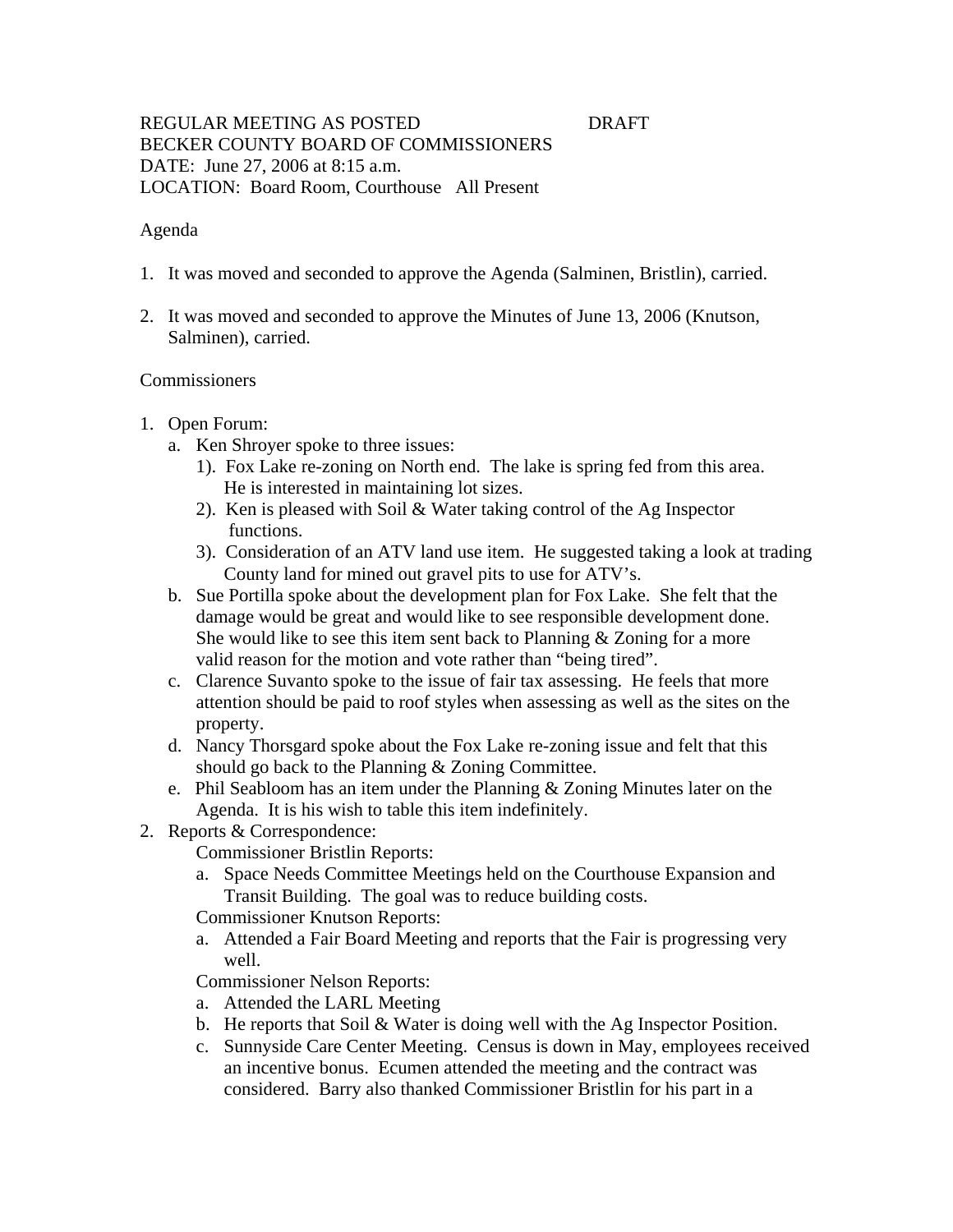donation by the architects that worked at Sunnyside. This donation of \$12,000 was used to purchase new beds.

Commissioner Salminen Reports:

a. He attended an Advisory Board Meeting of Community Health. He talked about catastrophic illness preparedness and some of the steps to take in readiness.

Commissioner Mulari Reports:

- 1. DAC Meeting. They will be adding on to their facility at this time, but not the garage. They will be coming to the County Board for a variance in the future.
- 2. The City of Frazee has received a grant from DEED for the Swift Plant in Frazee. Tomorrow the Commissioner of DEED will be at the Detroit Lakes City Offices from 3:00 – 3:45. Commissioner Mulari and Salminen have been invited.
- 3. Appointments: None at this time.
- 4. It was moved and seconded to approve the Contract Addendum with Baer of Lake Park, Inc., The term of this contract shall begin on July 1, 2006. The contract may be terminated by County, at any time, with or without cause, within the sole discretion of County. The contract may be terminated by Contractor at any time, with or without cause, upon 60-days' notice to County (Salminen, Bristlin), carried.
- 5. It was moved and seconded to approve the new Sunnyside Care Contract with Ecumen for Management Services (Salminen, Knutson), carried. The terms of this Agreement will be for a three-year period and shall commence on August 15, 2006 and shall expire on August 14, 2009, unless earlier terminated as provided in Section 16 or Section 17 below. Fees will be payable monthly, commencing on August 15, 2006 and continuing until the expiration of this Agreement. Each monthly fee will be in an amount equal to three percent (3.0%) of that month's net operating revenue (Salminen, Knutson), carried.

## Auditor

- 1. Ryan Tangen passed out the Minutes of the Board of Equalization for Board consideration.
- 2. It was moved and seconded to approve a Gambling Permit to Turn In Poachers, Inc., Otter Tail Chapter, at Forest Hills Golf and RV Resort, Izzio's in Audubon Twp. (Salminen, Bristlin), carried.
- 3. It was moved and seconded to approve a New Tobacco License for Randal F. Levy, 10,000 Lakes Festival LLC, Lake View Twp. (Salminen, Bristlin), carried.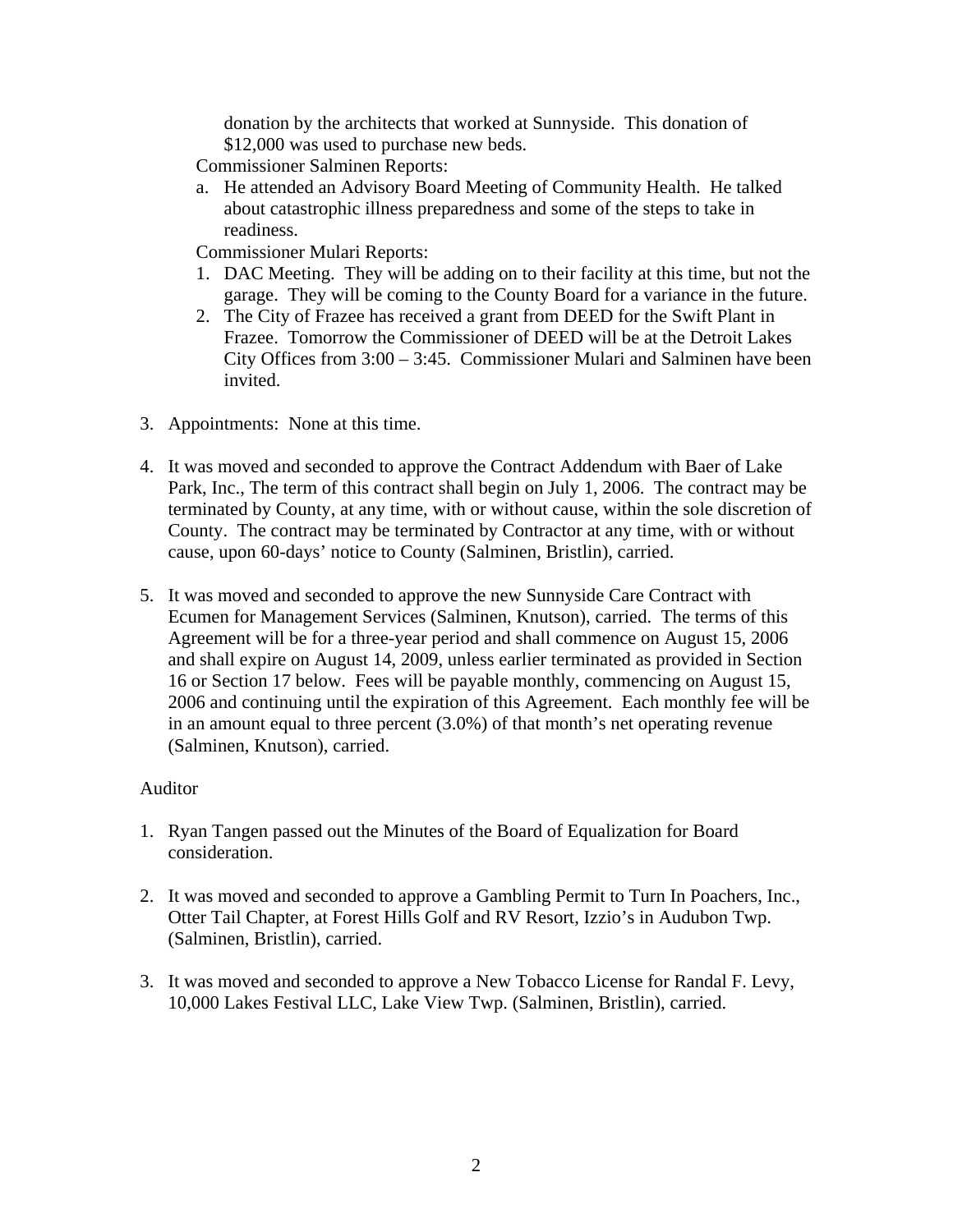Finance Committee Minutes

- 1. It was moved and seconded to approve the Claims with the following qualifications (Salminen, Nelson), carried.
	- Hold payment to Swedberg Crane until invoice is received.
	- Pull employee expense reimbursement for Bruce Anderson for additional information.
	- Approval for two claims in excess of 90-days: Payment to Kenetic Leasing for 2005 monthly payments due to processing errors at the company's lockbox collection site and Payment to Lakes Towing. Charge for towing forfeited vehicles is deferred until they are sold.
- 2. Personnel Requests:
	- Recorder's Office will bring this request back to the next Finance Committee.
	- Human Services recommend continuing the process, and will be on the Human Services Agenda later.
- 3. Funding of the Courthouse Expansion Project Preliminary Discussion: The courthouse will be re-bid, and a figure is needed as to the amount of funding available.
- 4. Sunnyside Care Center Contract/Ecumen: Recommend to approve.
- 5. Sheriff:
	- a. 10 K/WE-Fest Contracts recommend to accept the contract
	- b. Purchase of four replacement squads. Recommend to approve.
	- c. Purchase of ATV Trailer with State Grants Funding: Recommend to approve.
- 6. IT Department:
	- a. It was moved and seconded to approve the extension of Intern contract for a 12 week period (Salminen, Nelson), carried.
	- b. It was moved and seconded to approve the Capital Purchase of a request to purchase a UPS Replacement for the AS400 Room in the amount of \$4,800 (Salminen, Bristlin), carried.
	- c. It was moved and seconded to approve the Capital Purchase of an additional Server Rack in the amount of \$1,500 and a file server in the amount of \$3,200 (Salminen, Bristlin), carried.
	- d. It was moved and seconded to approve the Capital Purchase of a switch for Human Services Building Phone System in the amount of \$2,500 (Salminen, Bristlin), carried.

# **Sheriff**

1. It was moved and seconded to add to the agenda a pass through State Grant to be used to purchase a new ATV and an amendment to Item No. 3, changing the purchase to a Snowmobile Trailer rather than an ATV Trailer (Salminen, Knutson), carried.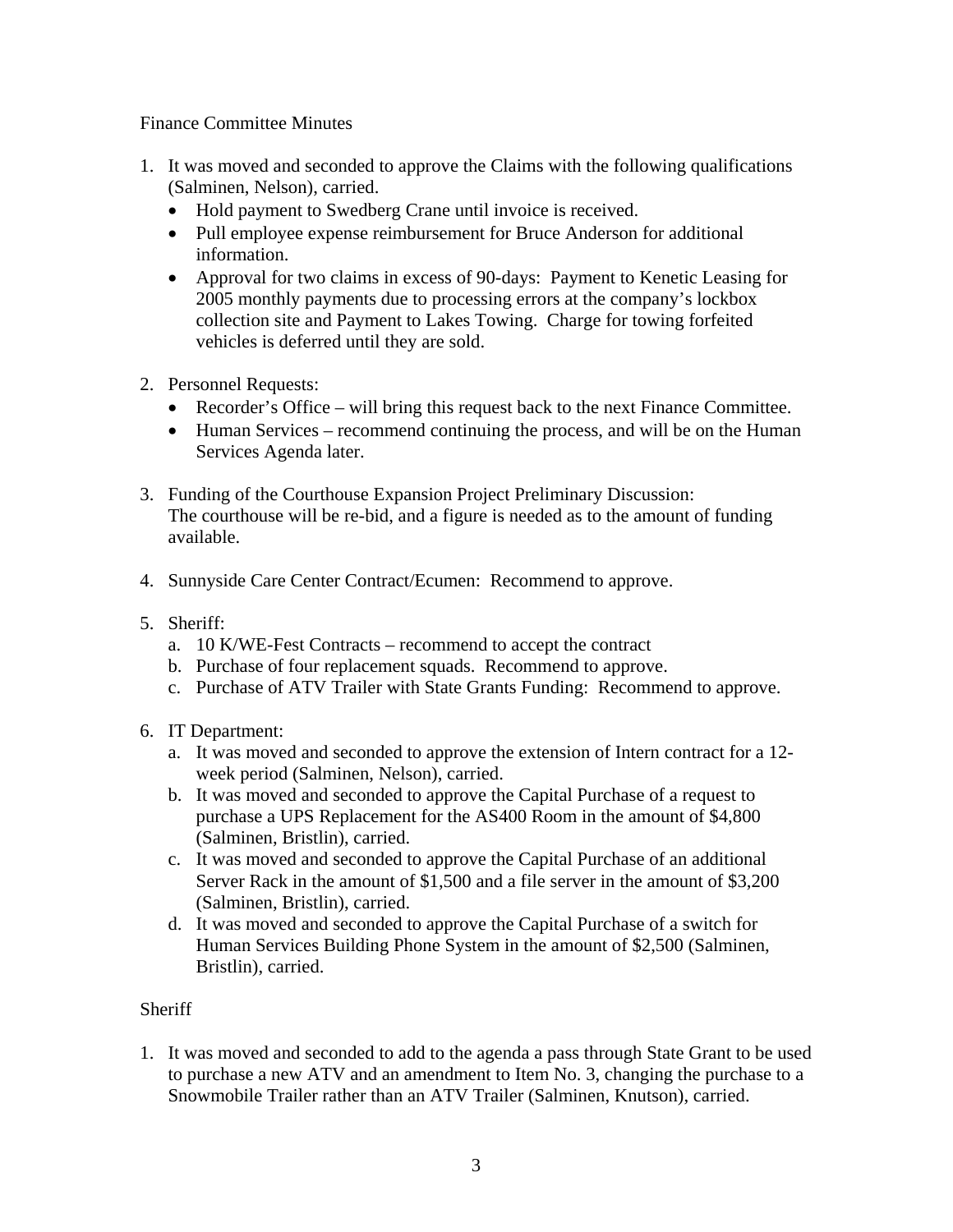- 2. It was moved and seconded to approve the 10 K Festival July 19 22, 2006 and the WE-Fest Contract – August  $2 - 5$ , 2006 (Nelson, Bristlin), carried.
- 3. It was moved and seconded to advertise for bids for (4) Squads for the Sheriff's Department (Salminen, Knutson), carried.
- 4. It was moved and seconded to approve the grant agreement to be used to purchase a Snowmobile Trailer (Bristlin, Salminen), carried.
- 5. It was moved and seconded to approve to purchase a new ATV, using the State Pass Through Off-Highway Grant (Bristlin, Salminen), carried.

# Human Services

- 1. It was moved and seconded to accept the Public Assistance Applications (Salminen, Bristlin), carried.
- 2. It was moved and seconded to pass Resolution No. 06-06-2A to approve to fill the part-time position in the Human Services Department due to a retirement and to hire from the Merit System pool list (Salminen, Nelson), carried.
- 3. It was moved and seconded to pass Resolution No. 06-06-2D, adopting the Merit System guidelines as the EO/AA plans that comply with Merit System Rules and meet the requirements of state and federal affirmative action and equal opportunity policies (Salminen, Knutson), carried.
- 4. It was moved and seconded to approve the Human Services Claims (Nelson, Salminen), carried.
- 5. It was moved and seconded to approve the Medica Public Health Agency Participation Amendment for an additional 24-months, ending August 31, 2008 (Salminen, Nelson), carried.
- 6. It was moved and seconded to approve the Transit Claims (Salminen, Bristlin), carried.
- 7. It was moved and seconded to accept the Transit Ridership Report (Salminen, Bristlin), carried.

## IT Department

- 1. Rick Kelsven gave a report on the new phone system installation and training.
- 2. The GIS System was discussed and technology changes were discussed.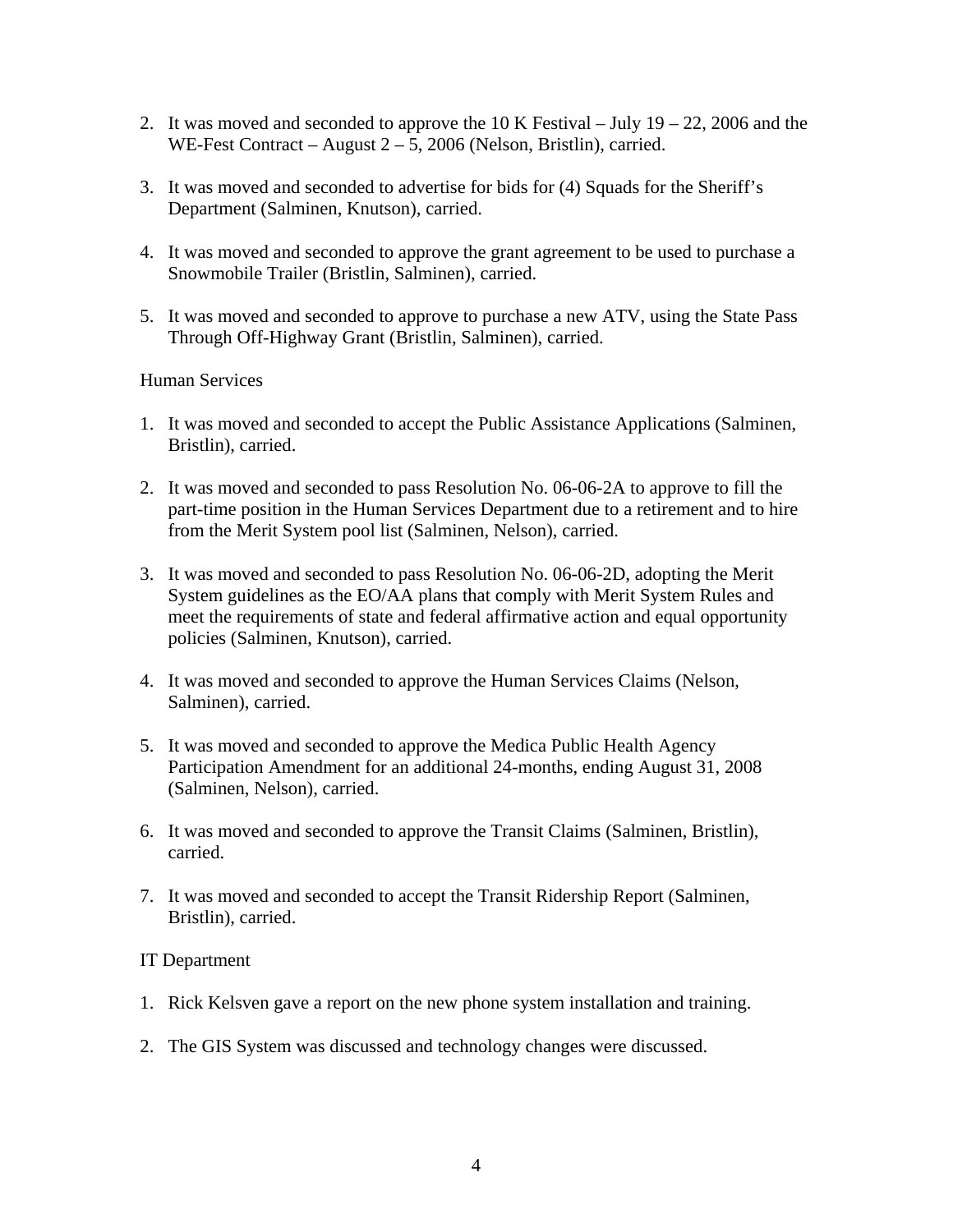- 3. Computer needs were discussed; because of updating equipment staff has reduced maintenance time.
- 4. The County Web-site Home Page has improved; this is an on-going project.

#### Assessor

1. It was moved and seconded to approve the following Abatements (Salminen, Nelson), carried.

| Parcel No.   | <b>Tax District</b> | Request        | Amount | Recommendation |
|--------------|---------------------|----------------|--------|----------------|
| R20.0245.000 | Maple Grove         | Classification | \$ 132 | Approve        |
| R20.0260.000 | Maple Grove         | Classification | 530    | Approve        |
| R32.0102.000 | Sugar Bush          | Classification | 1,818  | Approve        |

## 1. Planning & Zoning PC

- 1) OLD BUSINESS: First Order of Business: Pinnacle Land Development, Inc. It was moved and seconded to concur with the PC findings and recommendations to approve the request for a change of zone from agricultural to residential and the preliminary plat of 10 lots as presented on the revised plat with the redesigned road with the stipulation that the ERT panel agreement be followed based on the fact that the plat does meet the criteria of the zoning and subdivision ordinance. The ERT Panel did agree to amend the recommendation to allow the Developer individual stairways and docks on lots 2, 3, 4, 5 with the stipulations 1) The ERT Panel will determine the land suitable location for the stairways; 2) The developer must install the stairways prior to sale of the lots; and 3) Maximum width of impact for stairway and dock will be 10 feet. The ERT Panel based the agreement on the fact that the conservation easements will ensure stability and preservation of the slopes (Bristlin, Salminen), carried.
- 2) NEW BUSINESS: First Order of New Business: Bruce Danielson. Cormorant Twp. Request a Conditional Use Permit for Commercial Use in an Ag Zone consisting of office rental, mini strip mall, rental building and rental storage and Approval of a Certificate of Survey for one tract of land. The applicant tabled his request as he wants to submit a new plan.
- 3) SECOND ORDER OF NEW BUSINESS: Brad Solheim, Lake Eunice Twp. Request a Change of Zone from Agricultural to Residential and approval of a Preliminary Plat consisting of 15 lots. The applicant tabled his request until areas of concern are addressed.
- 4) THIRD ORDER OF BUSINESS: Lake Country Developers. Paul Renner, Burlington Twp. It was moved and seconded to concur with the PC to findings and recommendations to approve the conditional use permit for storage condominiums based on the findings that it is compatible with County and City zoning ordinances and comprehensive plans (Salminen, Knutson), carried.
- 5) FOURTH ORDER OF BUSINESS: Roger Geddes, Eagle View Twp. It was moved and seconded to concur with the PC findings and recommendations to approve the change of zone from agricultural to residential and a certificate of